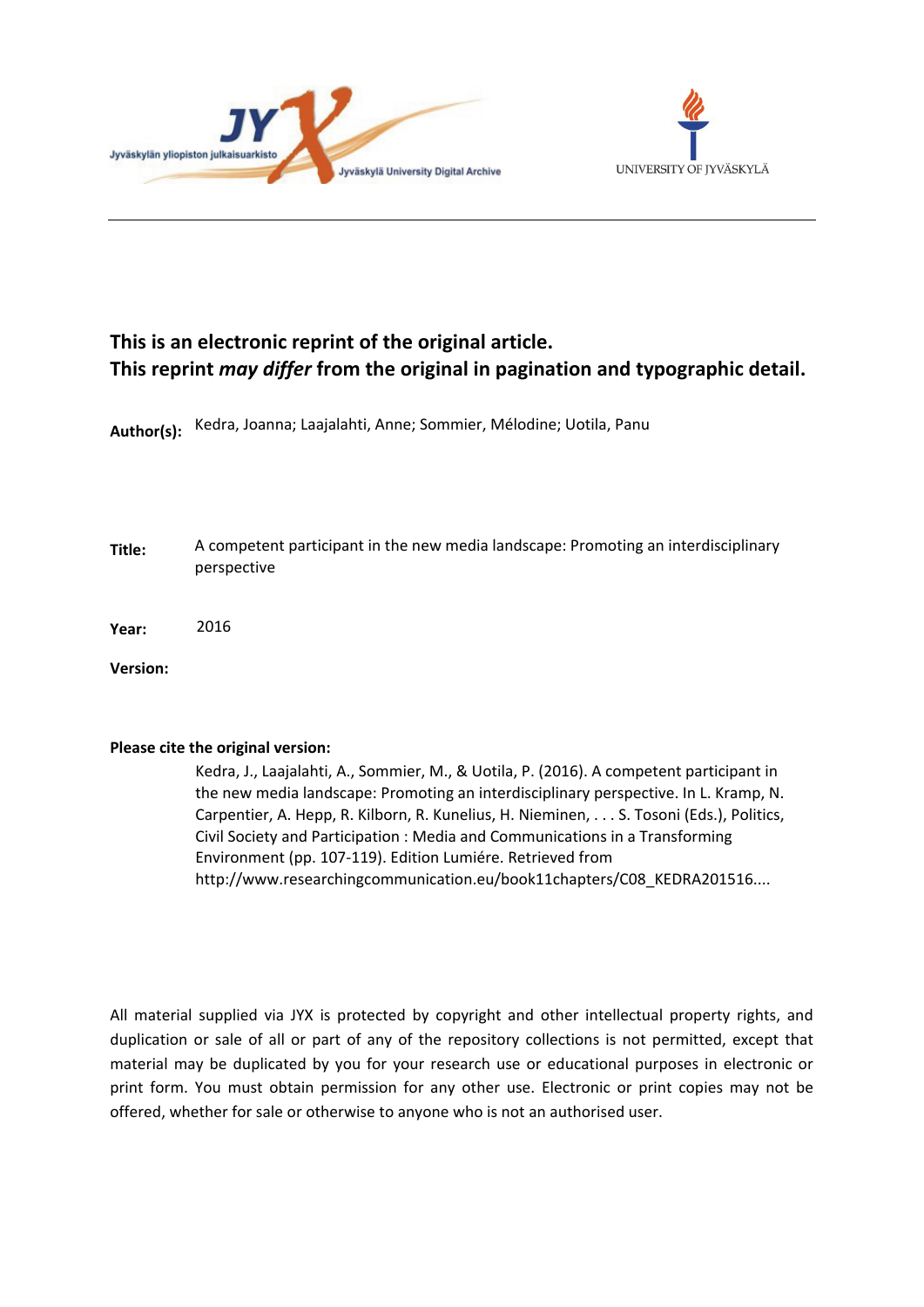## A competent participant in the new media landscape: Promoting an interdisciplinary perspective

*Joanna Kędra, Anne Laajalahti, Mélodine Sommier and Panu Uotila*

## Abstract

Dynamic changes in media technology, society, media consumption and the economy affect the media landscape as well as the role and status of media users who are no longer passive receivers, but active media participants, and thus need to develop appropriate competence areas. We argue that using an interdisciplinary perspective within communication and journalism studies is necessary to address the scope of challenges that new media users are facing. Hence, we propose a palette of competence areas to be achieved, which would include intercultural communication, interpersonal communication and a basic knowledge of ethics, visual literacy, and source criticism abilities. While we understand these competence areas to be strongly intertwined, we elaborate each separately. Throughout this chapter, we raise issues related to (i) the pervasive and unproblematized use of the notion of culture, (ii) the increasingly interactive and interpersonal nature of the new media landscape, (iii) the importance of learning how to interpret visual content, and (iv) the ability to evaluate information accuracy and quality. We conclude that a holistic view, including, but not limited to, communication scholarship and journalism studies is required and needs to be further developed in order to define the characteristics of the new media participant. Directions for future research are suggested in the conclusion.

*Keywords:* intercultural communication competence; interpersonal communication competence; media participant; source criticism; visual literacy

Kędra, J./Laajalahti, A./Sommier, M./Uotila, P. (2016) 'A competent participant in the new media landscape: Promoting an interdisciplinary perspective', pp. 107-119 in L. Kramp/N. Carpentier/A. Hepp/R. Kilborn/R. Kunelius/H. Nieminen/T. Olsson/P. Pruulmann-Vengerfeldt/I. Tomanić Trivundža/S. Tosoni (Eds.) *Politics, Civil Society and Participation: Media and Communications in a Transforming Environment*. Bremen: edition lumière.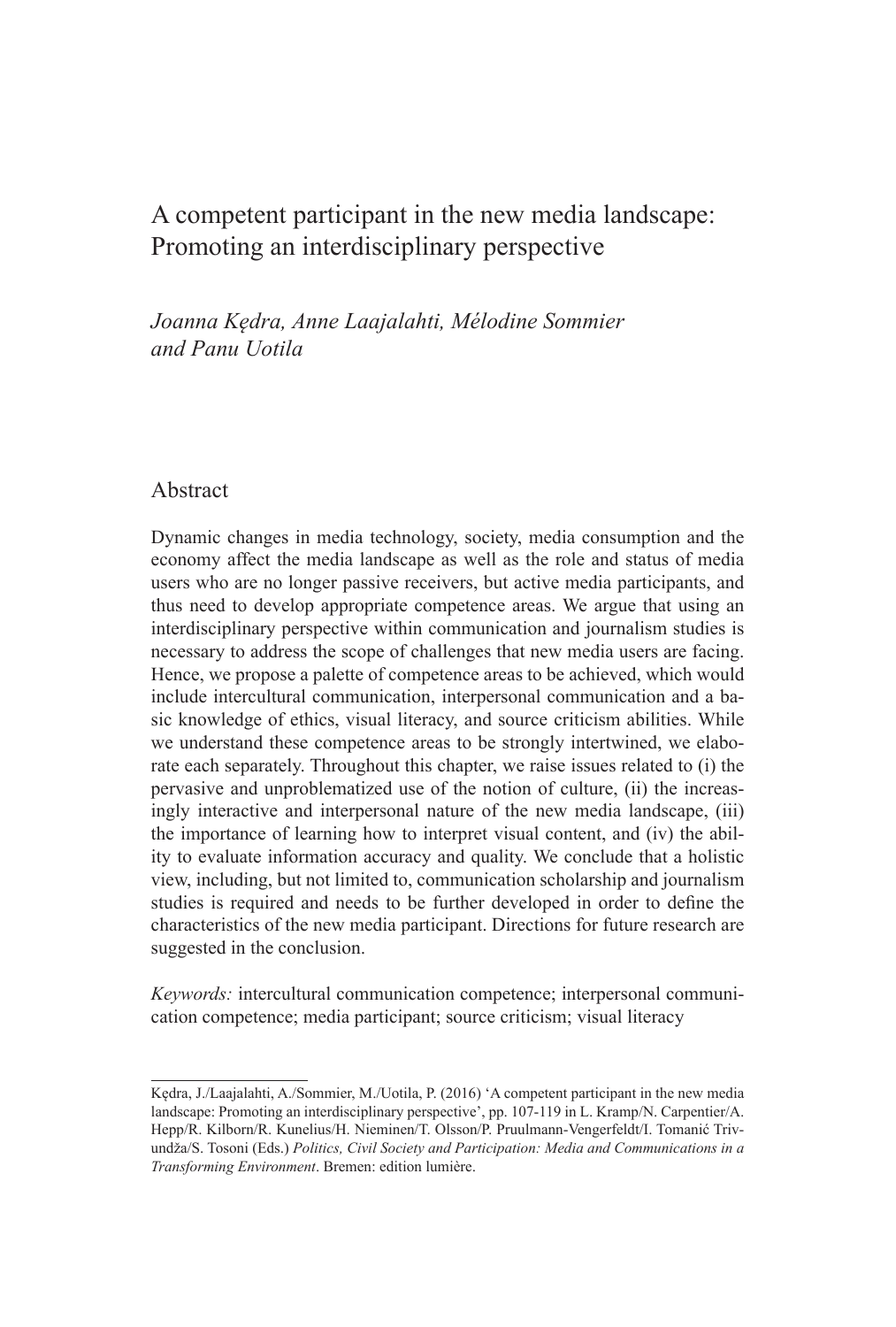#### 1 Introduction

Dynamic changes related to media technology, the economy, society, and media consumption have characterized the last two decades in the media landscape. Communication with and via media is increasingly visual and interactive, while the borders between professional and amateur news reporting are blurring. These changes influence the role and status of media users (Livingstone, 2004), who are no longer passive receivers, but instead are active participants who create and disseminate content in the global media environment. However, users may not always be fully prepared and competent to follow changes in the media landscape, which includes not only traditional media, but also social media, and digital incarnations of the press, radio, and television. Thus, it is important to determine the kinds of competence areas required to become conscious participants in the new, rapidly changing media environment.

Media education research has mostly focused on media literacy within formal education, as well as on the media usage of children and adolescents through new technologies (Buckingham, 2003). In this chapter, we argue that the new media landscape creates new challenges for all users regardless of their age. The ability to access, create, analyze, and evaluate media contents is a vital life skill for full participation in contemporary society. Thus, we argue that there is an essential need to understand the competence areas media users need to acquire during their lifespan, via either formal education or informal learning.

Interdisciplinary perspectives within communication studies are rarely applied to identify challenges dynamic changes pose in the new media environment. In this chapter, we attempt to bridge this gap by proposing a palette of competence areas that media participants should obtain. We base our argument on our expertise in particular fields of communication and journalism, where many competence areas are frequently discussed separately. We selected the following competence areas as the most crucial for participants in the contemporary media landscape: intercultural communication competence, interpersonal communication competence and a basic knowledge of ethics, visual literacy, and source criticism abilities. Furthermore, while understanding each of these competence areas as being tightly intertwined, we elaborate them individually. We conclude that any attempt to sketch the outlines of the new media participant requires a holistic view of communication scholarship (intercultural, interpersonal, and visual) and journalism studies.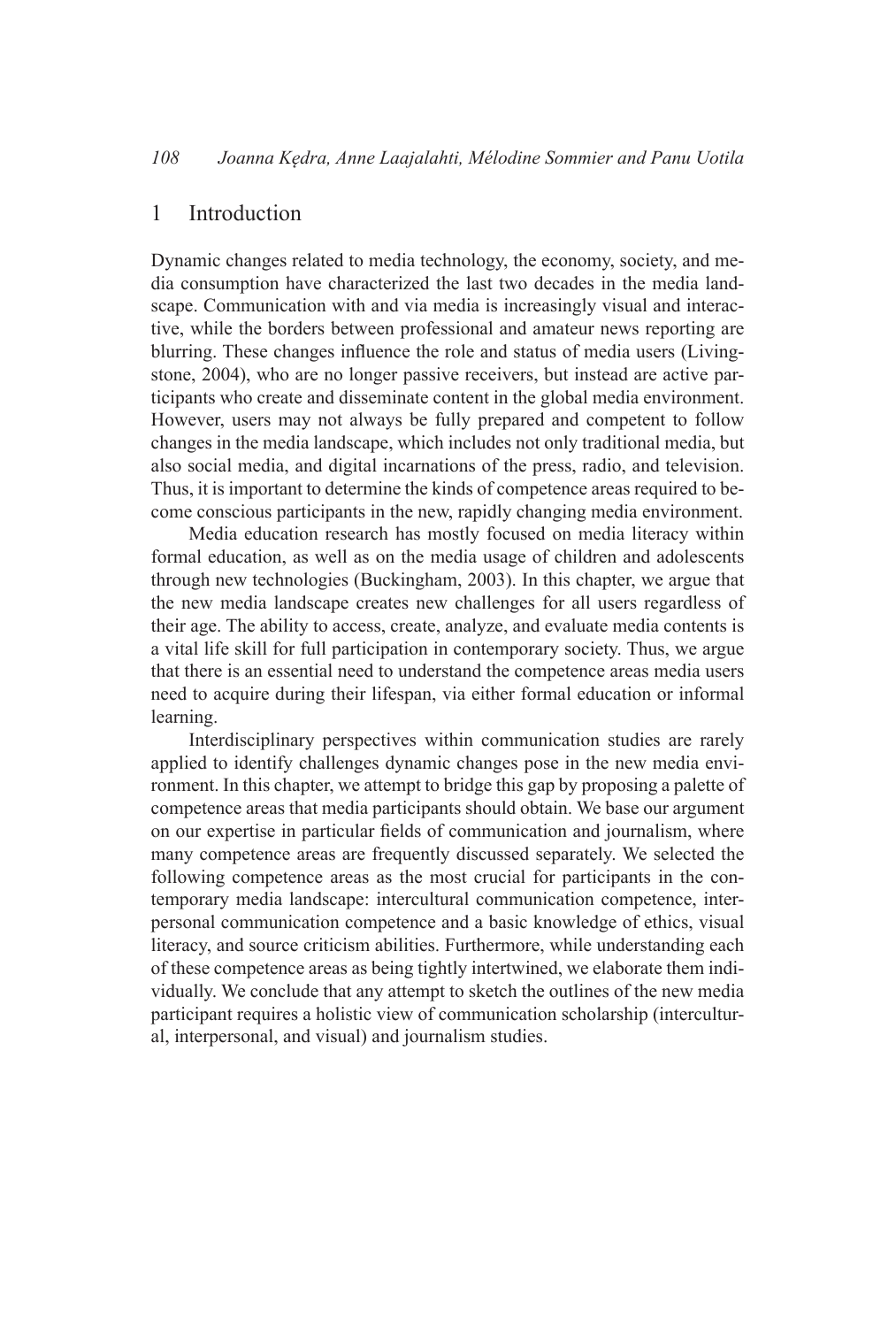#### 2 New requirements for competent media participants

Research in communication competence has examined various life contexts such as working life, formal education, and close relationships (Greene and Burleson, 2003; Hargie, 2006). Previous studies have used different concepts, sometimes synonymously and interchangeably, but also with different meanings. In this chapter, we use the concept 'competence' to refer to (i) knowledge and understanding, (ii) skills, and (iii) motivation/attitudes that media participants need to operate in the new media landscape. Thus, following a common definition (see e.g., Spitzberg and Cupach, 2011), we consider that competence consists of (i) cognitive, (ii) behavioural, and (iii) affective dimensions which can be estimated by following two criteria of competence: effectiveness and appropriateness.

Constant dynamic changes characterize the aforementioned competence areas (i.e. intercultural communication competence, interpersonal communication competence, visual literacy, and source criticism abilities), which find a new relevance in the contemporary media environment. In light of changes in practices, novel aspects of these competence areas have emerged and created new competence requirements for media participants. Furthermore, it is no longer possible to distinguish or value one of these competence areas over any other. Instead, each should gain equal attention and be developed simultaneously with others. Thus, this chapter highlights the main features of each of these competence areas and the ways, in which they may complement one another.

#### *2.1. Competence requirements in intercultural communication*

The new media environment widens the scope of accessible content, increases opportunities for intercultural interaction, and alters communication practices (Shuter, 2012). Opportunities and challenges associated with such transformations highlight the relevance of developing intercultural communication competence. Media participants are encouraged to critically read representations in their surroundings that have been constructed as "normal" as well as relect on their own practices and responsibility in either or both reproducing and contesting specific discourses.

The aim of intercultural communication competence is to raise awareness about categories commonly used to explain and classify people's practices. Particular attention is paid to cultural categories that increasingly punctuate discourses. In urging people to examine "*who makes culture relevant to whom in which context for which purposes*" (Piller, 2011, p. 72), intercultural communication highlights culture as constructed, performed, and permeated with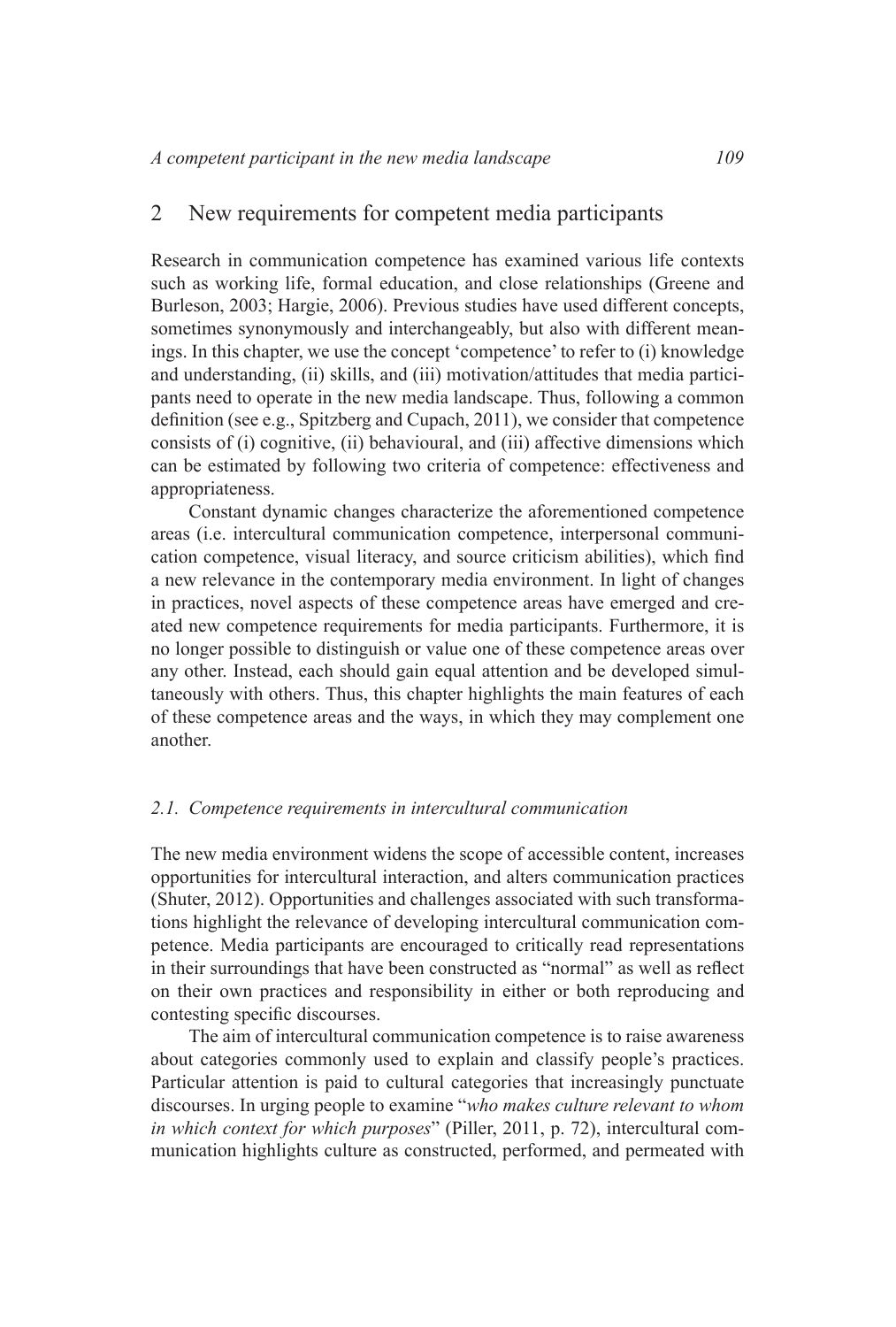power. The unproblematized use of the term culture can be especially dangerous given the shift in discourses of racism where explicit mentions of "race" have often been replaced by cultural claims and an emphasis on cultural differences (Essed, 1991). Essentialist views presenting culture as a static attribute have contributed to these new discourses and remain popular across a variety of discourses, including those of media (Sommier, 2014). Professional media have often been criticized for providing biased representations of foreigners and minorities (Fürsich, 2010). Drawing on Edward Said's (1987) discussion of "*Orientalism*", numerous studies have explored the ways media represent certain groups as salient and different in ways that sharply contrast with the main normalized group. Urging people to be alert to the way cultural claims are used is an important initial step to acknowledge which particular stories are told and the role that people have in sustaining and revising these narratives.

Opportunities for individuals to create and select content have increased within the contemporary media environment. Intercultural communication competence encourages audiences to select texts that contrast with traditional leanings towards "*banal nationalism*" (Billig, 1995) or essentialist discourses of culture. The pervasive overlapping between the notions of culture and nation has been criticized for sustaining the status-quo concerning practices, discourses, and power structures. (Halualani, Mendoza, and Drzewiecka, 2009.) Questioning and moving past existing cultural categories is elemental to making the most of the varied content available online and to renewing the scope of "*imagined communities*" associated with professional media outlets (Anderson, 1991). The new media environment could offer more visibility to culturally-varied and culturally-sensitive content and thus contrast with one of the major pitfalls of professional media. Studies exploring the geography of news have, for instance, pointed out the overall absence of Africa from foreign news across countries (Wilke/Heimprecht/Cohen, 2012).

As promising as the new media landscape may be, it cannot translate into actual positive outcomes without developing intercultural communication competence holistically. People's attitudes and motivations are important aspects to consider given the frequent racist outbursts in social media. Occurrences of public shaming as well as explicit hate, race, homophobic, and sexist speech challenge theoretical assumptions about the post-racial or "*colour-blind*" era, and political correctness in the general public discourse (Cisneros/Nakayama, 2015). A key aspect of intercultural communication competence is the willingness to search for similarities. Most cross-cultural approaches emphasize differences between people from different backgrounds by providing causal explanations between culture and behaviour patterns that reinforce, rather than deconstruct, stereotypes. Such a solid approach constrains people into thinking of intercultural communication as communication between cultures rather than individuals. A liquid approach to intercultural communication urges people to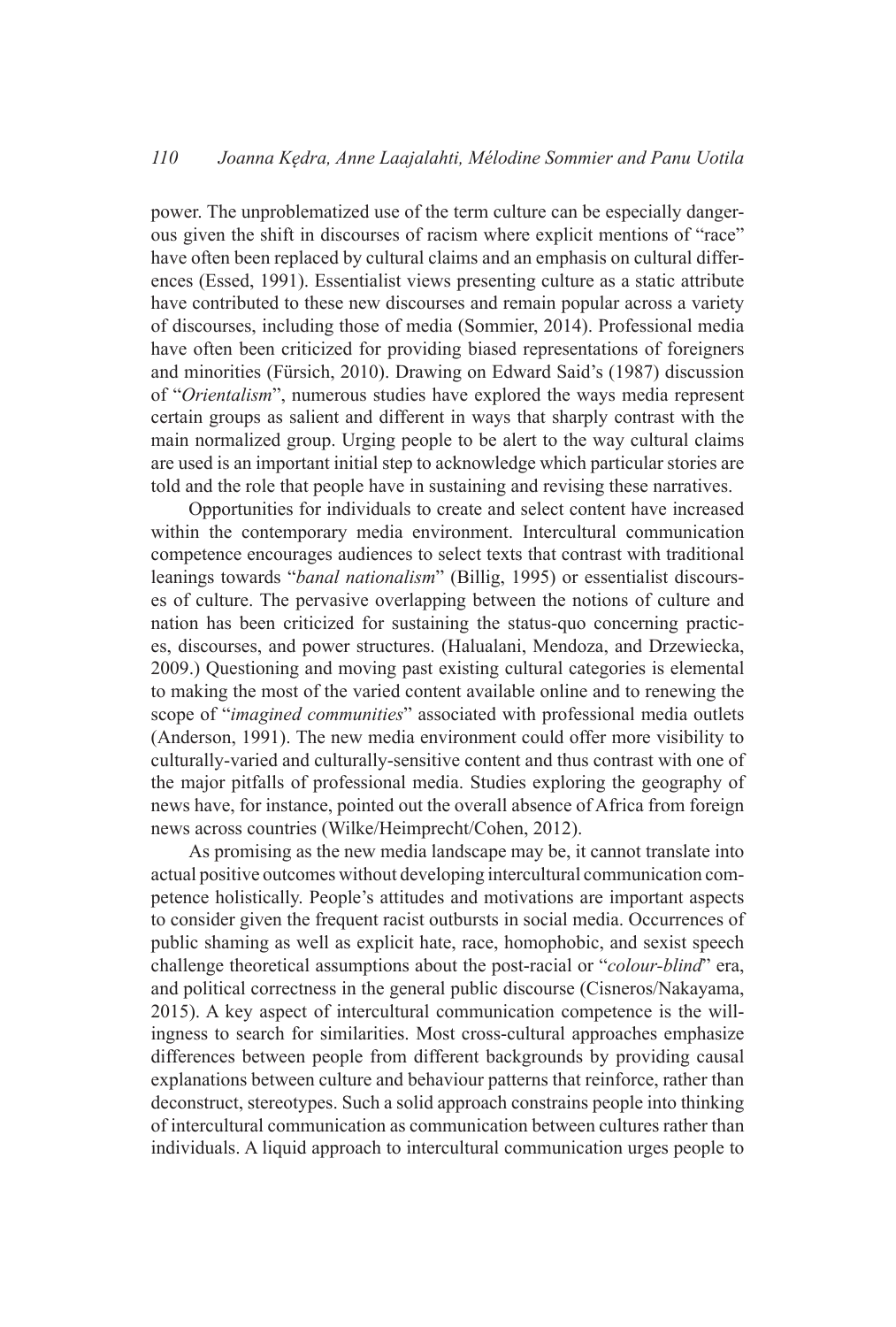look for and construct similarities that mirror the complexity and diversity of their everyday experiences. (Dervin, 2011) Within the new media landscape, users can build bridges with more people than ever before by focusing on a variety of shared interests and practices. Developing one's motivation to look for commonalities can help build new de-territorialized "*imagined communities*" and counter online expressions of racism.

#### *2.2. Competence requirements in interpersonal communication*

In the new media landscape, and especially in social media, communication is increasingly "social" and interactive by definition. Opportunities for commenting on news and media user generated content and for interacting with journalists and other media participants necessitate a new kind of interpersonal communication competence between individuals, and also highlight the importance of interpersonal ethics. Media participants need to have a new kind of knowledge and understanding about possibilities and constraints of technologically-mediated interaction, a variety of interpersonal skills enabling their operation in digital platforms, the motivation to take part in new forms of online interaction, as well as positive attitudes towards new interactive technologies.

Media participants are required to possess interpersonal communication competence to be able to fully engage in the current media-saturated society and to participate in online discussions and various internet communities. Thus, interpersonal communication competence might affect their "*community integration*", which is a process through which individuals form, sustain, and join communities (Friedland, 2008). Being able to integrate in such communities is important since, according to the "*Theory of Peer Community Integration*" (Pörhölä, 2009), peer relationships and communities have an effect on an individual's psychological, physical, and social well-being. Besides spatially proximate and commonly tight internet communities, interpersonal communication competence is required when operating in more spatially dispersed and boundless networks on the internet, or persuading, and taking part in discussions in the digitalized public sphere and in relevant "*issue arenas*" (Vos, Schoemaker, and Luoma-aho, 2014), thus highlighting the importance of such competence in individuals' feelings of empowerment, equality, and democracy.

Castell (2009) contends new forms of online communication include aspects of "*mass self-communication*": communication is self-directed and personal but it may potentially be diffused throughout the world. Interpersonal communication competence is needed to understand these aspects of communication, including self-disclosure and self-presentation, both as a receiver and creator of content. Thus, media participants need to understand the blurred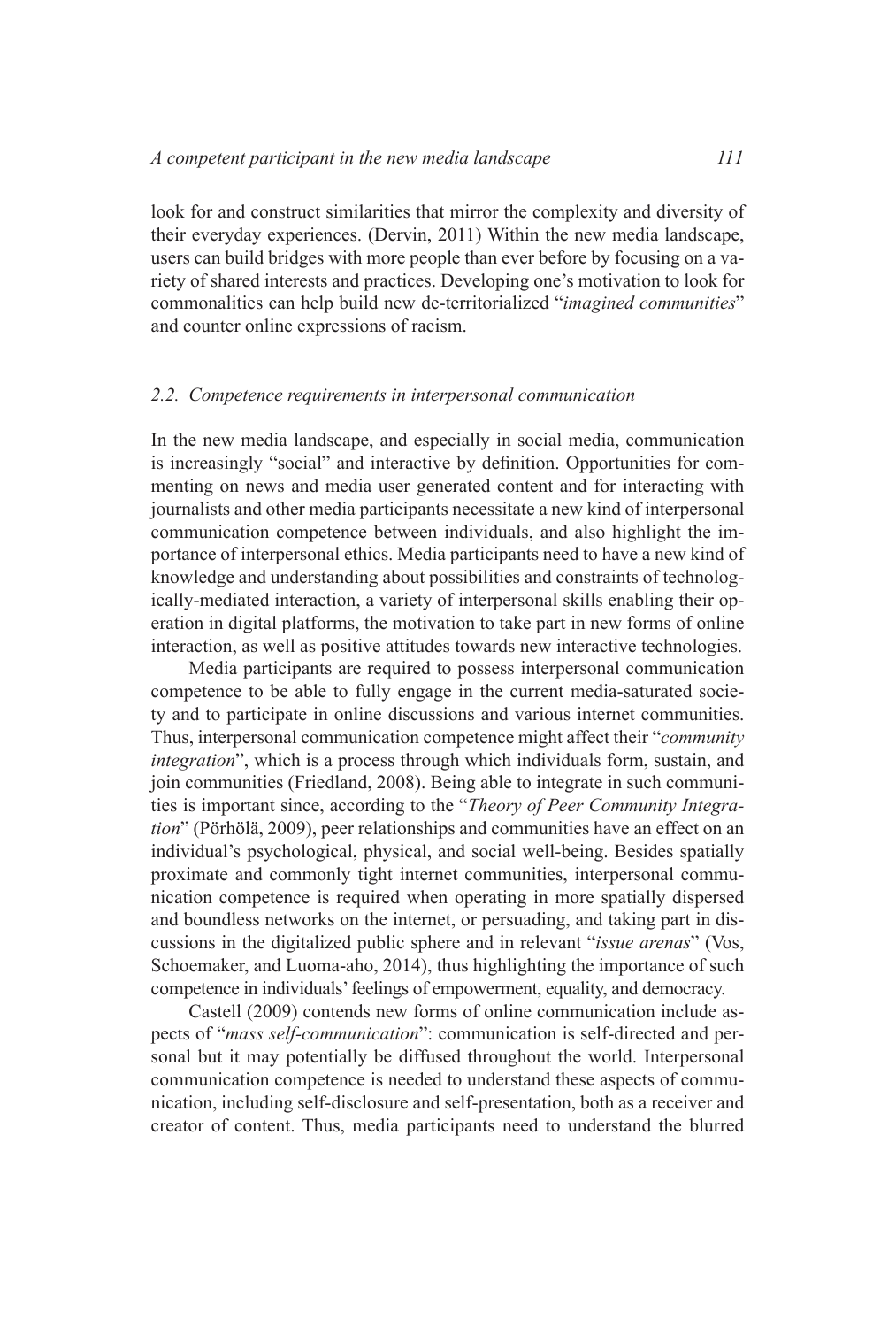lines between public and private and, for example, what they are about to share and with whom, how much personal information they are willing to reveal, and how to manage their privacy.

An ability to find and create content as well as to be present and interact with others in the new media environment also creates specific technical and practical requirements for media participants. Besides technology acceptance and technology-related interpersonal communication competence, taking part in online communication necessitates particular nonverbal communication competence. Since, as opposed to face-to-face communication, nonverbal clues are often missing or restricted in the new media environment, individuals need to have competence in expressing their own and interpreting others' emotions and intentions by using alternative means, such as emoticons. The absence or limitation of nonverbal communication and new substitutive, but not yet established, ways of communicating nonverbally online can lead to misunderstandings, emphasizing the importance of interpersonal communication competence.

Social interaction and the possibility to create as well as share contents in the new media environment also highlight the importance of understanding and the willingness to follow ethical principles, or, as Silvennoinen (2015, p. 163) phrases the idea, the desire to act as a good soul. Many researchers have emphasized the ethical aspects of interpersonal communication competence (e.g., Laajalahti, 2014; Spitzberg/Cupach, 2011). In the new media landscape, the ethical requirements include a speciic 'netiquette', the correct and acceptable way of communicating on the internet, as well as an ability to plan, reflect, and estimate the ethicality of one's own conduct and communication behaviour. In addition, ethical principles include respecting others, moral responsibility, and a willingness to respect interpersonal trust. However, since hiding behind, stealing, or creating fake identities is quite easy to enact, it lays the ground for individuals to abuse netiquette. In addition, some people upset others by acting as trolls and submitting intentionally offensive and provocative posts with the aim of inciting hate responses. Also other phenomena, such as cyberbullying and harassment, highlight the importance of ethical aspects of interpersonal communication competence in the new media landscape.

#### *2.3. Competence requirements in visual communication*

The claim that we live in a visually stimulated environment is already a cliché. Contemporary learners are expected to demonstrate a high level of visual literacy, that enables them to "*understand (read), and to use (write) images, as well as to think and learn in terms of images*" (Avgerinou, 2001, p. 142). Brumberger (2011) demystifies this assumption when finding out that students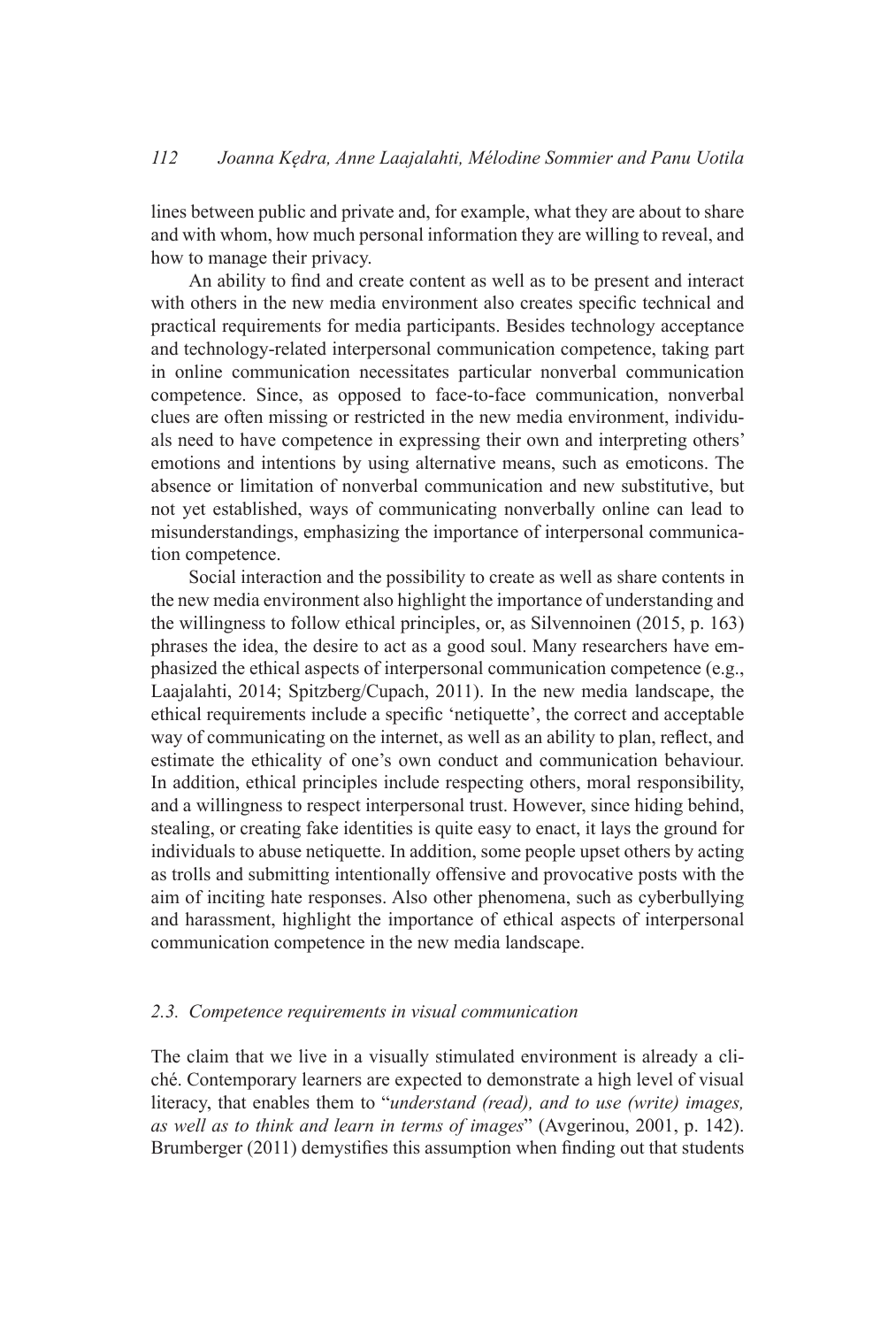have a very poor ability to identify visual elements in photographs in an interpretation process. Furthermore, she points out that even when the interpretation's guideline was simplified, students were still unable to perform at a high level of visual literacy.

The lack of competence in visual literacy was identified in the late 1960s (Fransecky/Debes, 1972), at which time the visual literacy movement emerged. Since then, visual literacy has been addressed by scholars and educators, who wish to introduce teaching about visuals and their interpretation into the curriculum at different educational levels. Bleed (2005) indicates that because visual media have taken over our daily routines and communication, both at work and while socializing, competence in visual literacy has become essential. However, skills of reading, understanding, and using images are still taken for granted, and do not gain much attention in formal education.

Fostering visual education is also challenged by the dificulty, even impossibility, of measuring visual literacy (Avgerinou, 2001). Nevertheless, the most basic of visual literacy skills, such as the reading, interpretation, and use of images should be included in the curriculum. Visual literacy skills can be developed by a conscious creation and relective interpretation of both still and moving images. Courses that are not entirely dedicated to working with pictures may, where pertinent, include visual analysis. In addition, informal learning can occur through more conscious everyday interaction with images, such as by attending photographic exhibitions, taking photographs, and evaluating them.

However, contemporary education should be neither purely textual nor solely visual, because as Mitchell (2005, p. 260) argues "*there are no visual media*", and thus, "*all media are mixed media*". Indeed, there are media, such as photography, which mostly involve vision. Photographs appear in a certain context, which is either textual-visual in the press or more interactive on the website. This feature of the new media environment imposes additional challenges to media participants, who should learn to identify all possible modes in media communication. Meanwhile, educators also need to adjust their teaching methods to incorporate these new dimensions.

Nowadays, images travel easily between the various platforms and through different contexts. They often gain political overtones as in the recent case of a photograph of the migrant Syrian child Aylan Al-Kurdi, who drowned in the eastern Mediterranean. Since publication, the photograph has appeared amongst a plethora of media, such as drawings, collages, and posters displayed at mass refugee crisis gatherings. The photograph gained intertextual meaning, which has not only referred to its actual content, but also earned it the status of an icon of the refugee crisis. This example shows the need for media participants not only to view, but also critically approach images, or even create related content (as in the case of drawing competitions based on the photo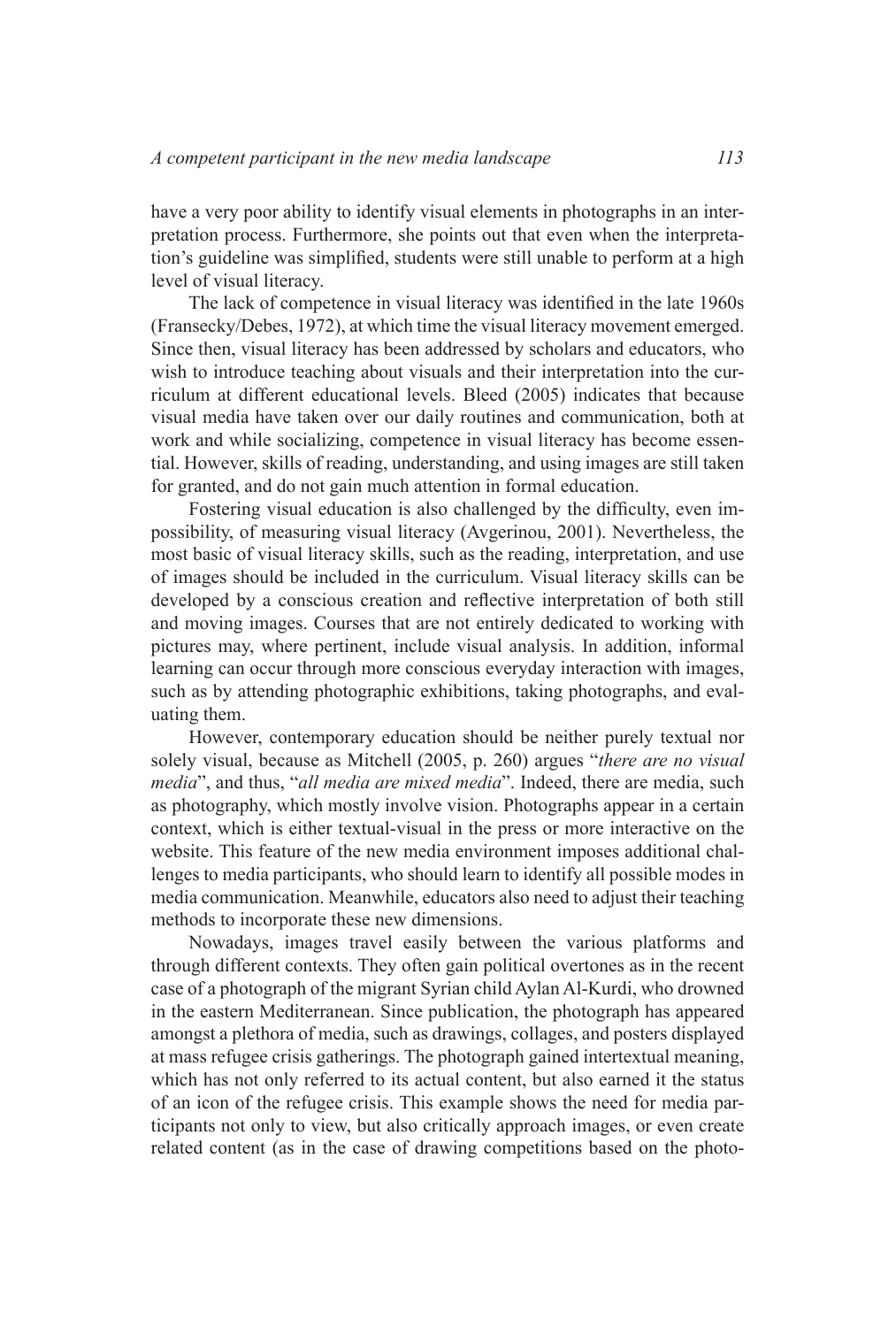graph of the drowned child). Interpreting and creating visual (or multimodal) media artefacts, and thinking in terms of images requires competence in visual literacy. This need should receive more attention in contemporary education, because "*if we accept that visual literacy is an essential ability for the 21st century, we must teach our students to be visually literate, just as we teach them to be verbally literate*" (Brumberger, 2011, p. 46).

#### *2.4 Competence requirements in source criticism*

The internet, and social media in particular, contains fewer control guidelines, information assessments, and verification methods than traditional media. The amount of information and the speed of its diffusion have increased substantially. Everybody can be a producer of the information, and also deliberate or accidental disseminator of false information and rumours. The absence of ilters and control mechanisms on the internet leaves the responsibility of source criticism and evaluation with the media consumer. Social media and user generated content does not necessarily increase our understanding of the surrounding world, because social media platforms, like Twitter and Facebook, favour the short format and strong opinions without context and proper argumentation.

Apart from social media, another changing element in the new media landscape is the way advertising and content marketing adapts the formats and trustworthiness of professional journalistic content. Traditional journalistic normative values like accuracy, balance, authenticity, accountability, and autonomy are now blurring with new kinds of media content as content marketing, brand journalism, and native advertising are becoming increasingly popular both in media production and media usage (Zerfass et al., 2015). The ability to evaluate information accuracy and balance has gained importance, because commercial companies as well as nations and governments involved in media and propaganda wars are trying to win over users to their side (Silvennoinen, 2015).

Due to the risk of inaccurate or biased information available online, competence in evaluating online information quality and the ability to practice source criticism are core skills for every media user (Metzger et al., 2003). Source criticism is an essential part of both the journalistic work process and journalists' education. However, the audience also need to be capable of asking the essential question of source criticism for every media content: What is this claim based on and how is it argued? (McKane, 2014). Hence, we argue that to be able to participate and communicate as a well-informed member of the information society one must have the ability and motivation to conduct source criticism.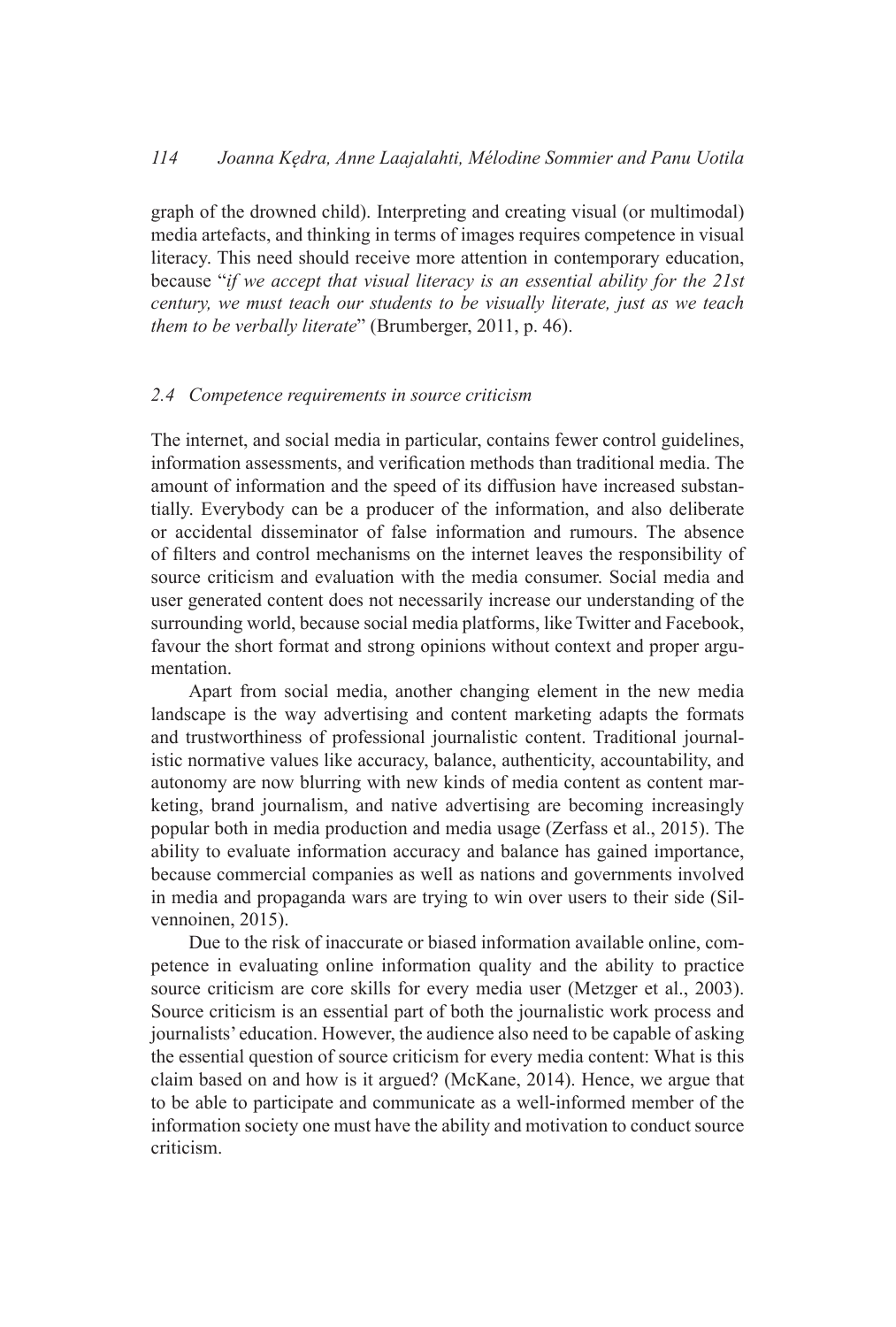A key competence in source criticism is the ability to evaluate the objectivity of certain information. Westerståhl (1983, p. 403) defines objectivity as "*adherence to certain norms and standards*". Westerståhl's understanding of objectivity includes four basic concepts: truth, relevance, balance/non-partisanship, and neutral presentation. Measuring truth and relevance enables an estimate of the factuality of the information, and by measuring balance and neutral presentation it is possible to estimate the impartiality of the information. Objectivity consists of factuality and impartiality.

Hayes, Singer, and Ceppos (2007, pp. 264-275) present ten key questions that can help citizens determine the trustworthiness and usefulness of the information available to them:

1) Do I want news and opinion that exclusively agree with my views? 2) Do I want news mixed with opinion? 3) Do I care whether news and opinion are clearly distinguished from one another? 4) Does my source of information facilitate public discourse? 5) Does this source break news itself or merely aggregate? 6) Are some articles based on first-hand observation rather than secondary sourcing? 7) Is my source of news transparent? 8) Are the sources used in articles clearly identified? 9) Are all sides asked to comment within an article? 10) Are errors corrected promptly and prominently?

One aspect of journalism is to unequivocally distinguish between facts and opinions. Since the journalist must undertake a choice of context in which to place the facts, the choice of how to frame the story cannot be anything but subjective (Wien, 2005). We argue that objectivity is a goal that journalists should try to achieve, but can never wholly attain. Source criticism is a technique to evaluate the proximity of content to objectivity. The new media landscape is blurring the lines between journalists and other content producers, which makes source criticism more dificult and more important.

## 3 Conclusion

In this chapter, we mapped the competence areas that are crucial in the new media environment. By combining various communication perspectives (intercultural, interpersonal, visual) and journalism studies, this chapter aimed at enhancing our understanding of new competence requirements brought about by dynamic changes in the new media landscape. However, further interdisciplinary research, including other ields such as education or information and communication technologies, is still needed to better understand these requirements. Such a holistic view could help (i) describe and evaluate recent developments in media usage, (ii) identify users' practices and needs, and (iii) provide concrete tools to respond to emerging challenges in the new media environment.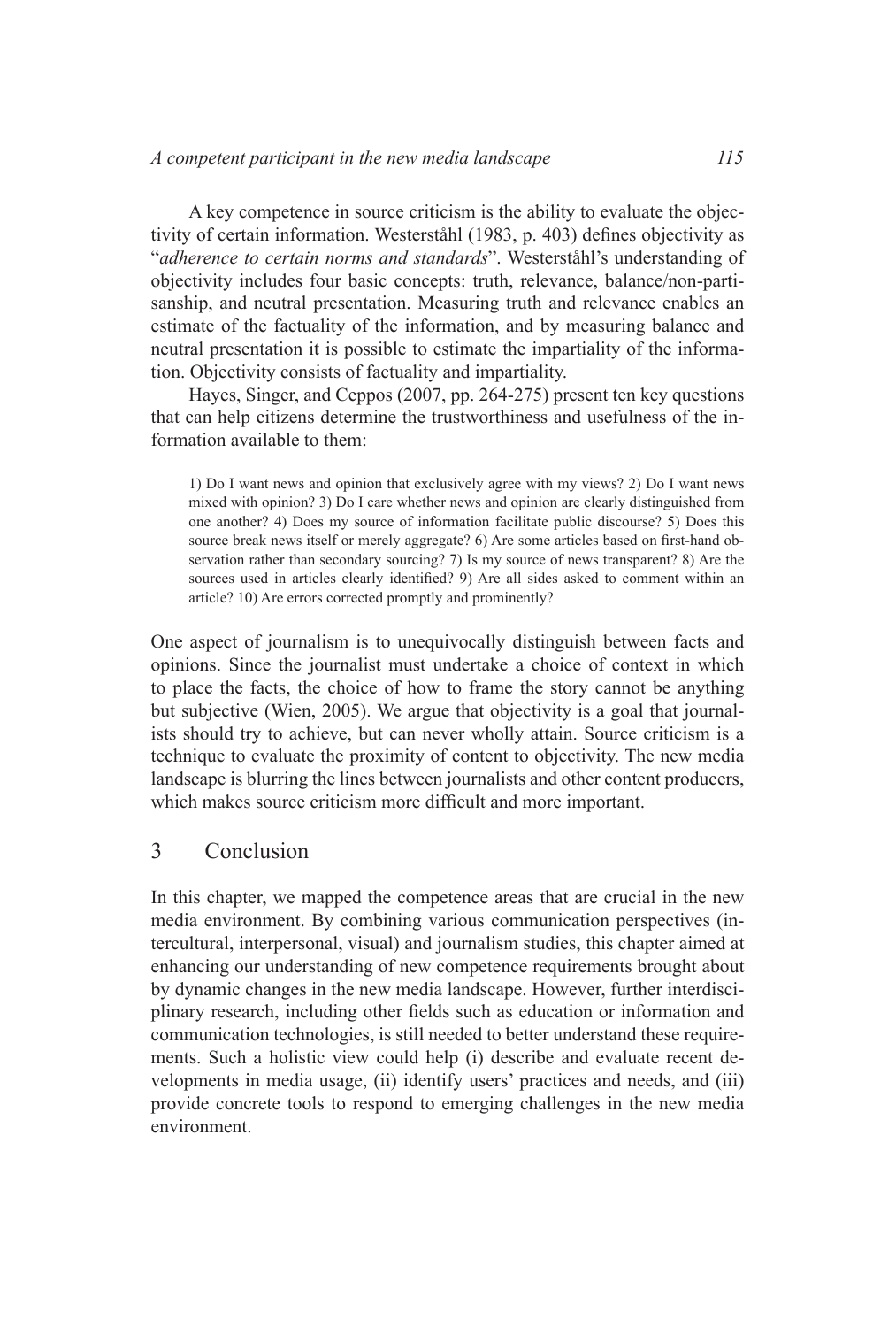In this chapter, our focus was solely on competence areas that individual media participants need. Future research should also explore competence areas that journalists and other communication experts need to successfully operate in the new media landscape. However, communication competence should also be approached as a shared and networked area that is co-created in the relationships between individuals, groups, communities, and nations (Laajalahti, 2014).

Future studies could add more depth to this topic by looking beyond what competence areas need to be acquired and explore how to teach and learn them. Studies should aim at developing concrete strategies for participants of different age groups to build relevant competence areas through both formal and informal learning. Differences between generations are important since the phase of life in which individuals start to use new media forms and devices also shape their attitudes towards them. Thus, it is necessary to also elaborate what kind of media education adults need and who teaches them. (See e.g., Matikainen, 2015.) Since the media landscape keeps evolving, research needs to constantly address emerging challenges and related competence requirements.

## 4 References

- Anderson, B. (1991) *Imagined communities: Relections on the origin and spread of nationalism (2nd ed.)*. London, UK: Verso.
- Avgerinou, M. D. (2001) *Visual literacy: Anatomy and diagnosis. Doctoral thesis*, University of Bath, UK.
- Billig, M. (1995) *Banal nationalism*. London, UK: Sage.
- Bleed, R. (2005) 'Visual literacy in higher education', *ELI Explorations*, 1: 1-11. Downloaded on 3 November 2015 from https://net.educause.edu/ir/library/pdf/eli4001.pdf.
- Brumberger, E. (2011) 'Visual literacy and the digital native: An examination of the millennial learner', *Journal of Visual Literacy*, 30(1): 19-46.
- Buckingham, D. (2003) *Media education: Literacy, learning and contemporary culture*. Cambridge, UK: Polity Press.
- Castells, M. (2009) *Communication power*. Oxford, UK: Oxford University Press.
- Cisneros, J. D., Nakayama, T. K. (2015) 'New media, old racisms: Twitter, Miss America, and cultural logics of race', *Journal of International and Intercultural Communication*, 8(2): 108-127.
- Dervin, F. (2011) 'A plea for change in research on intercultural discourses: A "liquid" approach to the study of the acculturation of Chinese students', *Journal of Multicultural Discourses*, 6(1): 37-52.
- Essed, P. (1991) *Understanding everyday racism: An interdisciplinary approach.* London, UK: Sage.
- Fransecky, R. B., Debes, J. L. (1972) *Visual literacy: A way to learn a way to teach*. Washington, DC: Association for Educational Communications and Technology.
- Friedland, L. A. (2008) 'Community integration', in W. Donsbach (Ed.) *The international encyclopedia of communication*. Blackwell Reference Online. London, UK: Blackwell. Downloaded on 20 October 2008 from http://www.communicationencyclopedia.com.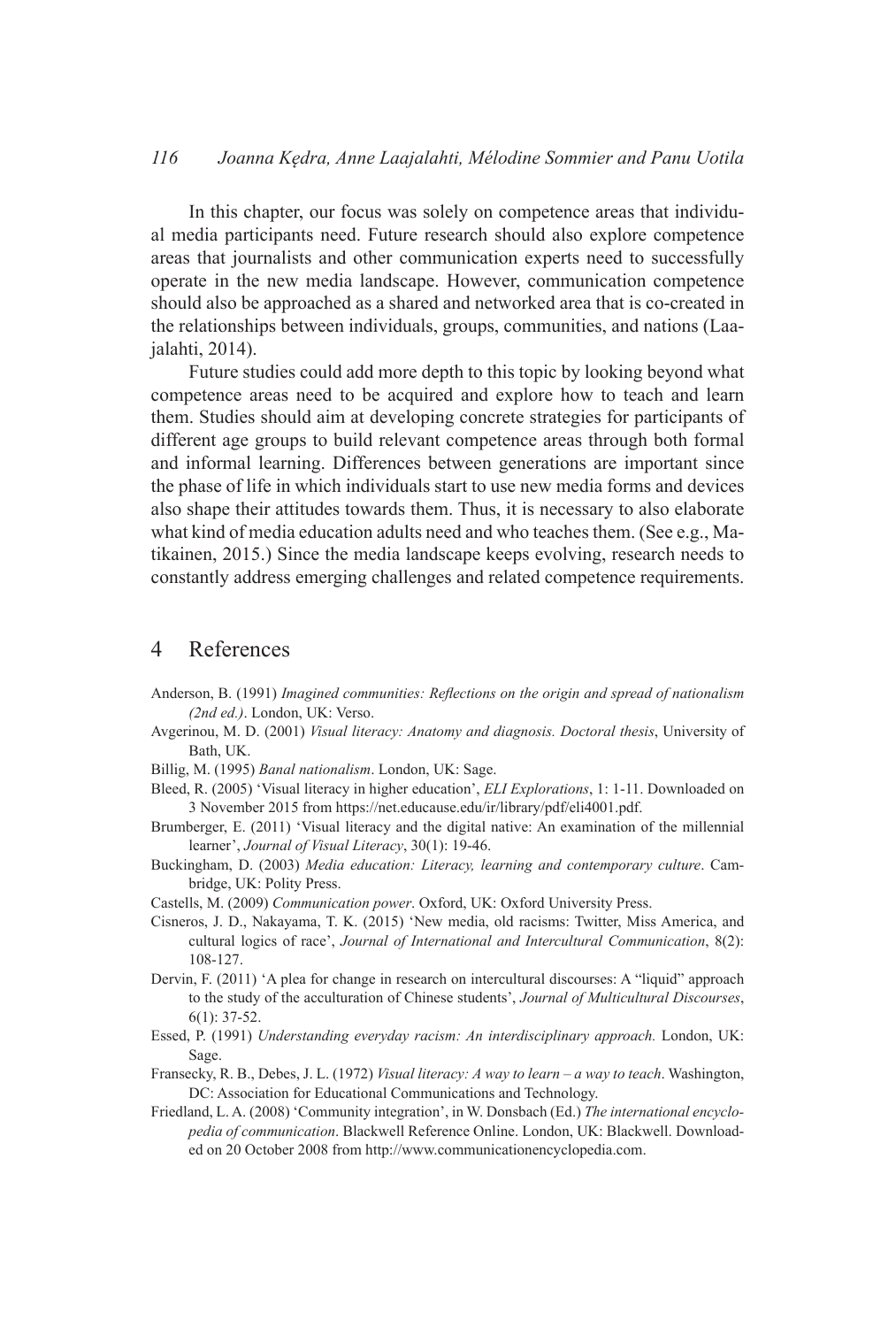- Fürsich, E. (2010) 'Media and the representation of others', *International Social Science Journal*, 61(199): 113-130.
- Greene, J. O., Burleson, B. R. (Eds.) (2003) *Handbook of communication and social interaction skills*. Mahwah, NJ: Lawrence Erlbaum.
- Halualani, R. T., Mendoza, S. L., Drzewiecka, J. A. (2009) '"Critical" junctures in intercultural communication studies: A review', *The Review of Communication*, 9(1): 17-35.
- Hargie, O. (2006) *The handbook of communication skills (3rd ed.)*. New York, NY: Routledge.
- Hayes, A., Singer, J., Ceppos, J. (2007) 'Shifting roles, enduring values: The credible journalist in a digital age', *Journal of Mass Media Ethics*, 22(4): 262-279.
- Laajalahti, A. (2014) *Vuorovaikutusosaaminen ja sen kehittyminen tutkijoiden työssä. Jyväskylä Studies in Humanities 225. Doctoral thesis*, University of Jyväskylä, Finland.
- Livingstone, S. (2004) 'Media literacy and the challenge of new information and communication technologies', *The Communication Review*, 7(1): 3-14.
- Matikainen, J. (2015) 'Uusi mediasukupolvi?', *Aikuiskasvatus*, 35(3): 164-174.
- McKane, A. (2014) *News writing (2nd ed.)*. London, UK: Sage.
- Metzger, M., Flanagin, A., Eyal, K., Lemus, D., McCann, R. (2003) 'Credibility for the 21st century: Integrating perspectives on source, message and media credibility in the contemporary media environment', pp. 293-330 in P. Kalbleisch (Ed.) *Communication Yearbook* 27. Mahwah, NJ: Routledge.
- Mitchell, W. J. T. (2005) 'There are no visual media', *Journal of Visual Culture*, 4(2): 257-266.
- Piller, I. (2011) *Intercultural communication: A critical introduction.* Edinburgh, UK: Edinburgh University Press.
- Pörhölä, M. (2009) 'Psychosocial well-being of victimized students', pp. 83-93 in T. A. Kinney, M. Pörhölä (Eds.) *Anti and pro-social communication: Theories, methods, and applications. Language as Social Action vol. 6.* New York, NY: Peter Lang.
- Silvennoinen, H. (2015) 'Median muovailtavana', *Aikuiskasvatus*, 35(3): 162-163.
- Said, E. (1987) *Orientalism.* Harmondsworth, UK: Penguin.
- Shuter, R. (2012) 'Intercultural new media studies: The next frontier in intercultural communication', *Journal of Intercultural Communication Research,* 41(3): 219-237.
- Sommier, M. (2014) 'The concept of culture in media studies: A critical review of academic literature', *InMedia: The French Journal of Media and Media Representations in the English-Speaking World*, 5. Downloaded on 2 November 2015 from http://inmedia.revues. org/768.
- Spitzberg, B. H., Cupach, W. R. (2011) 'Interpersonal skills', pp. 481-526 in M. L. Knapp, J. A. Daly (Eds.) *The Sage handbook of interpersonal communication (4th ed.)*. Thousand Oaks, CA: Sage.
- Vos, M., Schoemaker, H., Luoma-aho, V. (2014) 'Setting the agenda for research on issue arenas', *Corporate Communications*, 19(2): 200-215.
- Westerståhl, J. (1983) 'Objective news reporting', *Communication Research*, 10(3), 403-424.
- Wien, C. (2005) 'Defining objectivity within journalism: An overview', *Nordicom Review*, 26(2): 3-15.
- Wilke, J., Heimprecht, C., Cohen, A. (2012) 'The geography of foreign news on television: A comparative study of 17 countries', *International Communication Gazette*, 74(4): 301-322.
- Zerfass, A., Verčič, D., Verhoeven, P., Moreno, A., Tench, R. (2015) European Communication Monitor 2015. Creating communication value through listening, messaging and measurement. Results of a survey in 41 countries. Brussels: EACD/EUPRERA, Helios Media.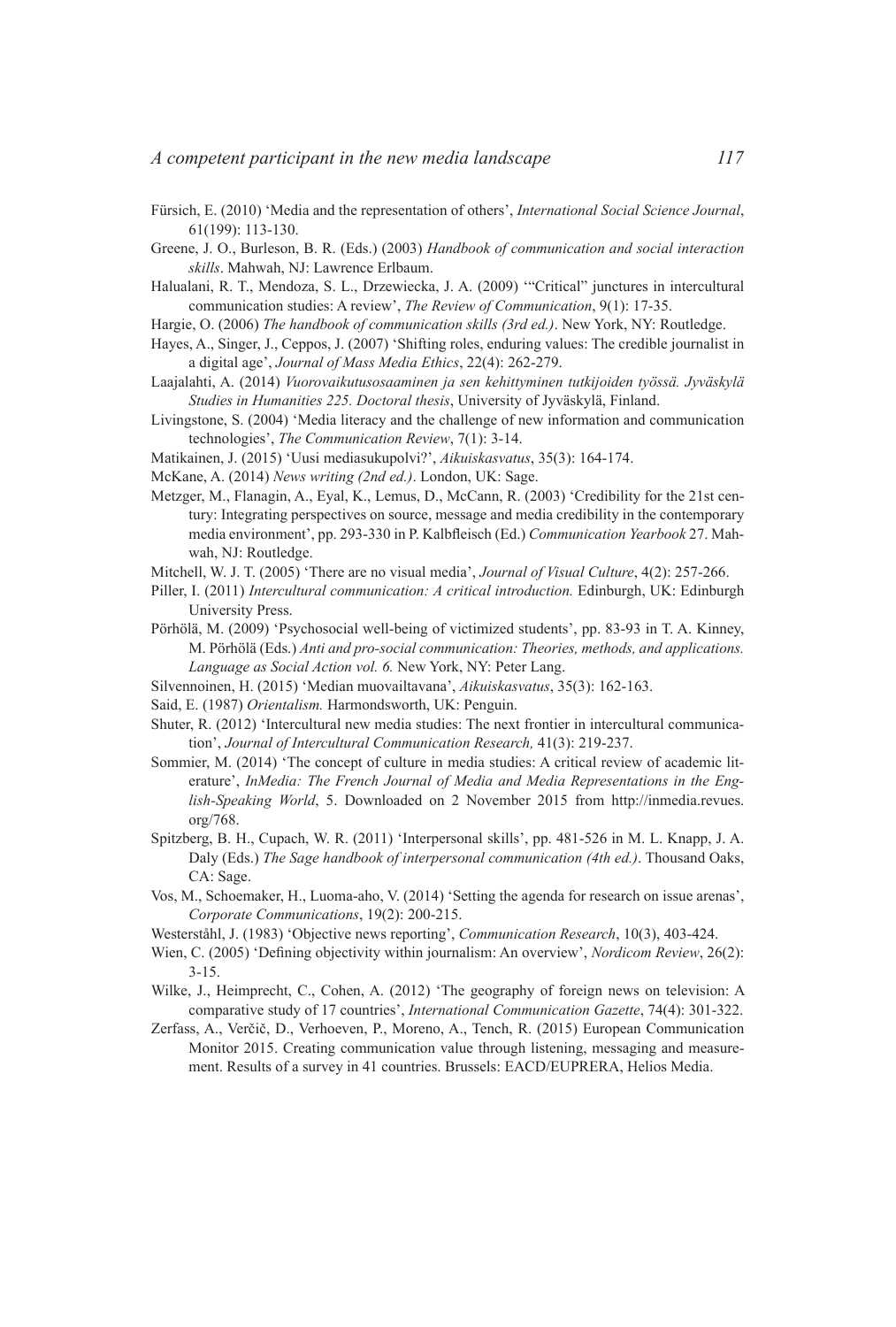## *Biographies*

Joanna Kędra, MA, is a PhD candidate at the Department of Communication at the University of Jyväskylä, Finland. Her research focuses on press photography, photo context, press photo genre typology, and visual literacy. Kędra is about to finalize her doctoral dissertation, in which she develops tool(s) for the interpretation of journalistic photographs to be used in visual literacy education. She is currently working on a two-year grant provided by the Kone Foundation, Finland. Kędra is also an editorial staff member of the *Journalism Research Review Quarterly*. Kędra is an alumnus of the ECREA Summer School 2012 in Ljubljana, Slovenia, where she presented her work "Modelling press photography analysis: Learning through pictures".

## Contact: joanna.kedra@jyu.fi

Anne Laajalahti, PhD, is a Postdoctoral Researcher working at the Department of Communication, University of Jyväskylä, Finland. In her doctoral dissertation in Speech Communication, she studied interpersonal communication competence and its development in the work of researchers. During 2012– 2014, Laajalahti worked in Organisational Communication and PR on two international EU-funded FP7 research projects: Public Empowerment Policies for Crisis Management and CBRN crisis management: Architecture, Technologies and Operational Procedures. Her current research interests include crisis communication competence, CAQDAS, and ethical principles and development of researchers' interpersonal communication competence. Laajalahti is an alumnus of the ECREA Summer School 2007 in Tartu, Estonia, where she presented her work "The development of interpersonal communication competence at work".

Contact: anne.laajalahti $\omega$ jyu.fi

Mélodine Sommier, MA, is a PhD student in Intercultural Communication at the Department of Communication, University of Jyväskylä, Finland. In her doctoral dissertation, she uses articles from the newspaper *Le Monde* to examine the use of 'culture' in discourses of laïcité in France and its larger power implications. Her research interests and publications also include migration issues, media representations, critical intercultural research, and (anti-)racism. She has been editorial assistant at the *Journal of Intercultural Communication Research* since 2012. Mélodine is an alumnus of the ECREA Summer School 2013 in Bremen, Germany, where she presented her work "Critical discourse analysis of secularism in the French press".

Contact: melodine.sommier@jyu.fi